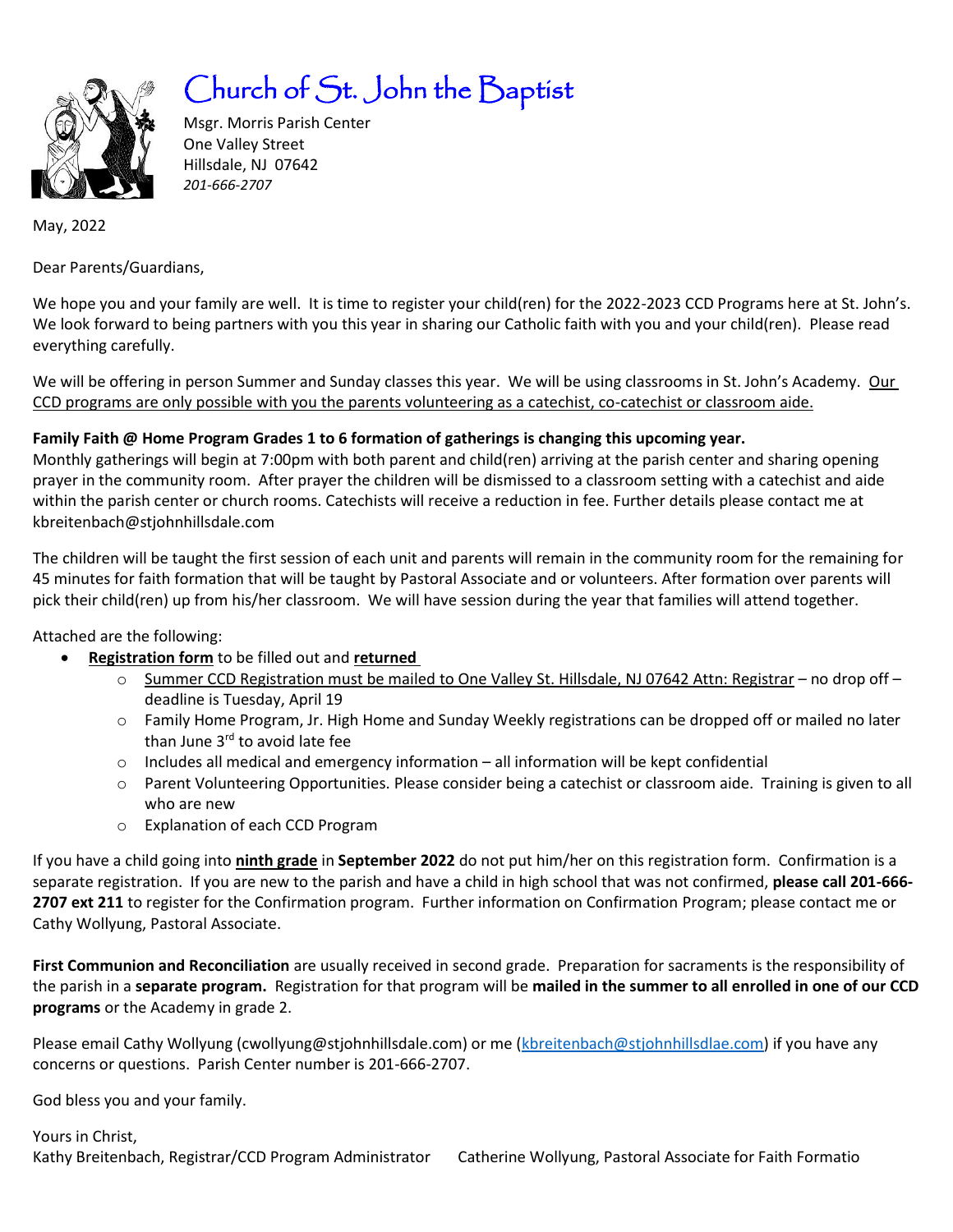# **ST. JOHN THE BAPTIST ROMAN CATHOLIC CHURCH 2022- 2023 RELIGIOUS EDUCATION (CCD) REGISTRATION FORM**

| <b>PLEASE PRINT CLEARLY</b> | DATE __________                                                                                      |
|-----------------------------|------------------------------------------------------------------------------------------------------|
|                             |                                                                                                      |
|                             |                                                                                                      |
|                             | Mother's Name: First: __________________ Maiden Name: __________________ Last Name: ________________ |
|                             |                                                                                                      |
|                             |                                                                                                      |
|                             | Step Parent Full Name (if applicable) ____________________________Cell phone _______________________ |

**1SB Summer (Gr. 1 through 8)** classes begin 8:30am to 12:00pm on June 27, 28, 29, 30 and July 1 in academy classrooms. Plus 6 return classes once a month on Sunday September through April from 8:45am to 9:45am

**2A Sunday Weekly Program** (Grades 1-6) beginning in mid-September through April, 2023.. Classes begin at 8:45am to 9:45am in the academy classrooms

**3HS – Faith @ Home Program** (Grades 1 through 6) begin in with a parent meeting in September. Monthly gatherings are in the parish center beginning October through April, 2023 on a weekday evening 7:00pm to 8:00pm

**3JHS – Jr. High Home Program** (Gr. 7 and 8) – gather once a month on weekday evening 7:00pm to 8:00pm from October through April

#### **\* Summer and Sunday Programs are subject to catechist availability**

|                                                                     |                             | <b>YOUR CHOICE OF PROGRAMS</b> |     |                                                |                                  |       |                                 |
|---------------------------------------------------------------------|-----------------------------|--------------------------------|-----|------------------------------------------------|----------------------------------|-------|---------------------------------|
| <b>First &amp; Last Name of each</b><br>child/children registering: | <b>Birth</b><br><b>Date</b> |                                | 1st | 2 <sup>nd</sup><br><b>Gender Choice Choice</b> | 3 <sup>rd</sup><br><b>Choice</b> | Grade | September 2022<br><b>School</b> |
| 1.                                                                  |                             |                                |     |                                                |                                  |       |                                 |
| 2.                                                                  |                             |                                |     |                                                |                                  |       |                                 |
| 3.                                                                  |                             |                                |     |                                                |                                  |       |                                 |
| 4.                                                                  |                             |                                |     |                                                |                                  |       |                                 |
| 5.                                                                  |                             |                                |     |                                                |                                  |       |                                 |

#### **COMPLETE THE REVERSE SIDE OF THIS PAGE TO CONTINUE WITH THE REGISTRATION PROCESS**

| <b>Office Use Only</b><br>Date form received |                 | New Student |             | Baptismal Certificate __________ |    |  |
|----------------------------------------------|-----------------|-------------|-------------|----------------------------------|----|--|
| Catechist ______                             | Paid in full \$ | Check #     | <b>Cash</b> | Date $\_\_$                      | Bv |  |
| Payment Plan \$                              | per month       |             |             |                                  |    |  |

**\_\_\_\_\_\_\_\_\_\_\_\_\_\_\_\_\_\_\_\_\_\_\_\_\_\_\_\_\_\_\_\_\_\_\_\_\_\_\_\_\_\_\_\_\_\_\_\_\_\_\_\_\_\_\_\_\_\_\_\_\_\_\_\_\_\_\_\_\_\_\_\_\_\_\_\_\_\_\_\_\_\_\_\_**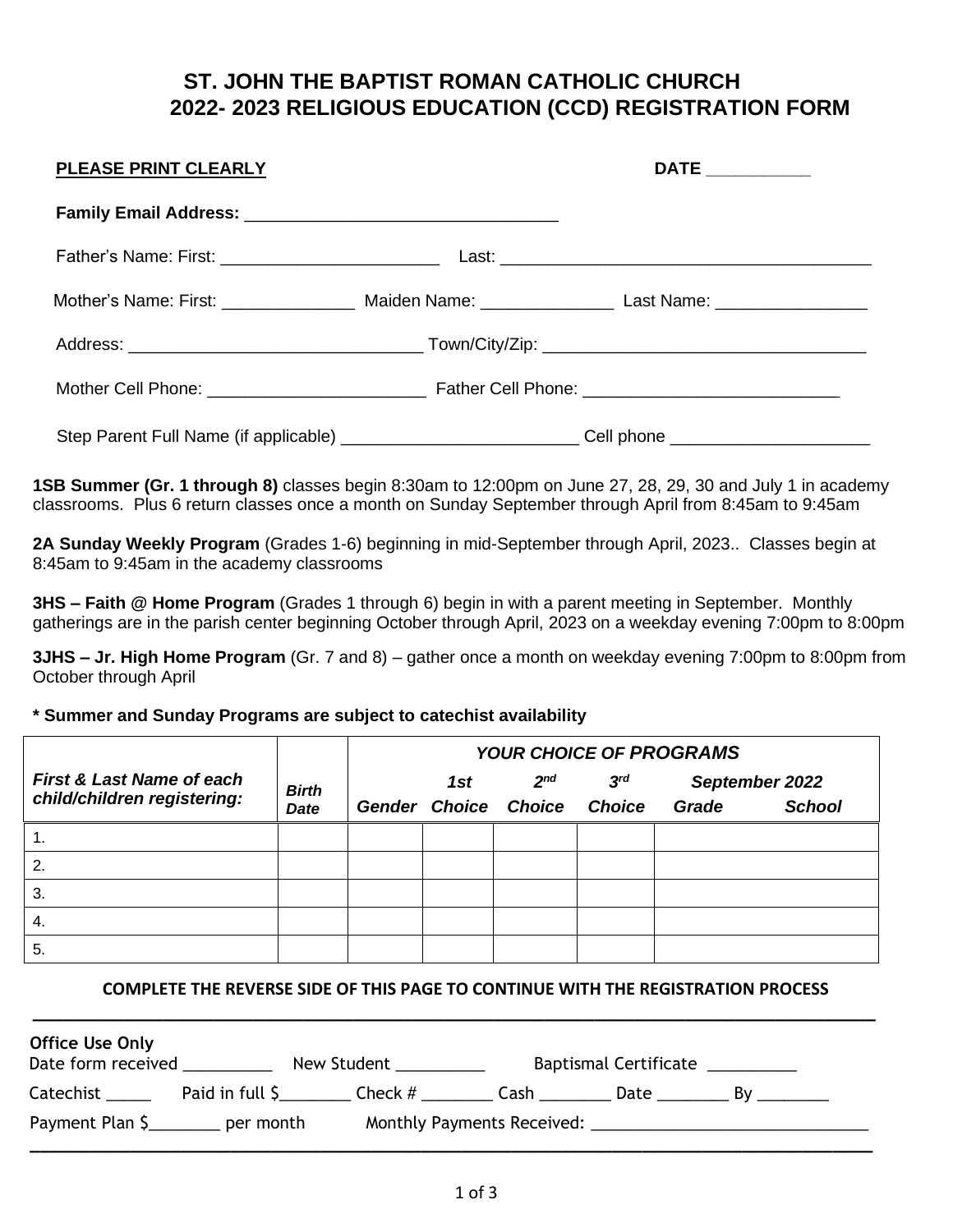# **ST. JOHN THE BAPTIST ROMAN CATHOLIC CHURCH 2022-2023 RELIGIOUS EDUCATION (CCD) REGISTRATION FORM**

### **Summer and Sunday Weekly Program Volunteer Options**

| Please mark the program you want to volunteer and then which option              |                                |  |  |  |
|----------------------------------------------------------------------------------|--------------------------------|--|--|--|
| Summer Program                                                                   | Sunday Weekly Program ________ |  |  |  |
| Catechist – Grade(s) $\frac{1}{2}$                                               |                                |  |  |  |
| Co-Catechist - Grade(s) ________ Co-Catechist with _____________________________ |                                |  |  |  |
|                                                                                  |                                |  |  |  |
|                                                                                  |                                |  |  |  |
|                                                                                  |                                |  |  |  |
| Have you attended Protecting God's Children? _____ Yes ____ No                   |                                |  |  |  |

## **Family Home Program Grades 1 to 6 Volunteer Options**

|                                    | Please mark the program you want to volunteer and then which option |  |
|------------------------------------|---------------------------------------------------------------------|--|
| Catechist – Grade(s) $\frac{1}{2}$ |                                                                     |  |
|                                    |                                                                     |  |
| Hallway Monitor _____              | Have you attended Protecting God's Children? Yes __ No              |  |
|                                    |                                                                     |  |

An Active Parishioner is one who regularly attends the Lord's Day Masses and contributes to the support of the parish by using the St. John's envelopes. Envelope # \_\_\_\_\_\_\_\_\_ New Parishioner \_\_\_\_\_\_

#### **Registration Fees**

| Catechists/Co-Catechists volunteering for the entire year for Summer CCD or |                            |                                  |
|-----------------------------------------------------------------------------|----------------------------|----------------------------------|
| <b>Sunday Weekly programs:</b>                                              | Catechist - \$70 per child |                                  |
| Co-Catechist: \$105 for 1 child                                             | \$155 for 2 children       | \$220 for three children or more |

#### **Catechist volunteering for Family Home Program reduced fee contact Kathy Breitenbach**

**Regular Tuition Fees** One Child - \$210 Two Children - \$380 Three children or more - \$480

**Checks for Summer Registration and payments must be mailed no later than Tuesday, April 19. All other registration forms and payments are due by June 3rd. Checks are made payable to St. John the Baptist Church re: CCD Registration. Mail to One Valley St. Hillsdale, NJ 07642 Attn: Registrar**

Payments may be made monthly if necessary. If you are having financial difficulties, please contact Kathy Breitenbach, Registrar at kbreitenbach@stjohnhillsdale.com All conversations are kept confidential.

#### **NEW STUDENT - Sacramental Information:**

A copy of new student's baptismal certificate is requested with the registration form. Older students must also submit copies of certificates for their First Reconciliation, First Eucharist and Confirmation (if applicable).

#### **REGISTRATION PROCESS CONTINUES ON THE NEXT PAGE 2 of 3**